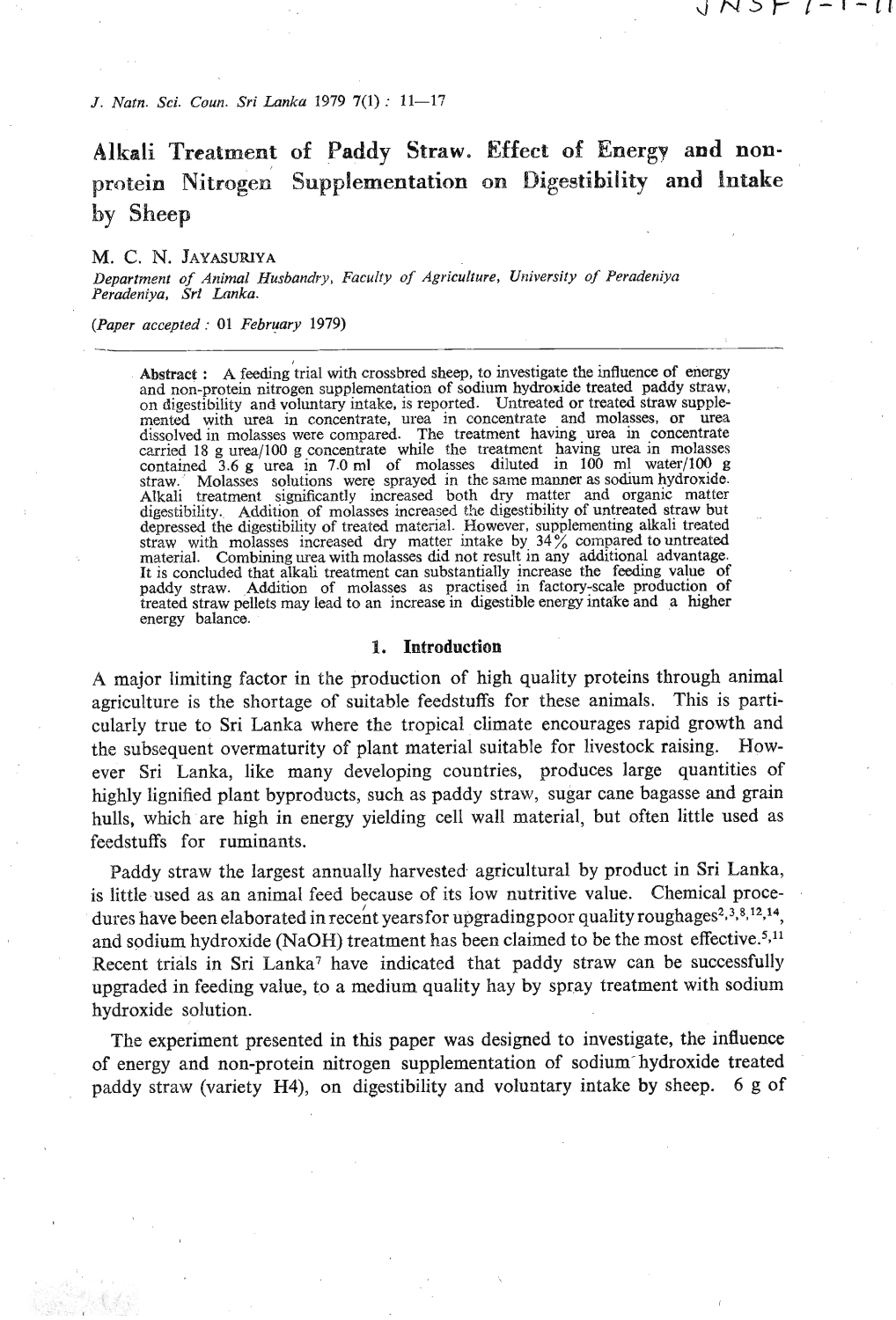NaOH dissolved in 120 ml  $H_2O/100$  g straw was selected as the level of treatment, as results from the previous trial<sup>7</sup> suggested that optimal treatment level for paddy straw variety H<sub>4</sub> would be between  $\frac{3}{4}$  to 8 g of NaOH carried in 120 ml H<sub>2</sub>O/100 g straw.

#### **2. Experimental**

Paddy straw, variety H<sub>4</sub>, chopped into 20 to 50mm lengths, was treated with 6 g of NaOH dissolved in 120ml water per 100 g straw according to the method previously described<sup>7</sup> but without neutralization of excess alkali. The experiment was designed as a completely randomized block experiment with six treatments, each treatment having three replicates. Treated or untreated straw was supplemented with urea, either in concentrate component of the ration or sprayed along with molasses, viscosity-14,500 centipoise, at  $26.5^{\circ}\text{C}$  density-1.37  $g/cm^3$ ) (Table 1). The molasses solutions were sprayed in the same way as sodium hydroxide. The (18 g/100 g concentrate) when added increased the crude protein equivalent of the concentrate (ground maize) to  $60\%$ .

Air dried treated or untreated straw was given to appetite in amounts 10% greater than the previous days intake. The amount of concentrate supplementation was  $f(xed (100 \text{ g/animal/day})$  and contributed approximately 20 % of the total dry matter. ntake.

The digestibility of straw rations were determined using Jaffna Bikaneri female sheep of average live weight 23.0 kg. All animals had access to ad *libitum* water and standard mineral mixture (bone meal, shell grit powder and salt in the ratio of : 3 : 2) throughout the experimental period.

Housing of animals collection of faeces and urine and sampling of feed for chemical nalysis was as described earlier.<sup>7</sup> In addition to dry matter, ash, crude protein and analysis was as described earlier.<sup>7</sup> In addition to dry matter, ash, crude protein and crude fibre, samples were also analysed for acid detergent fibre, cellulose and silica by the method of Goering and Van Soest.<sup>4</sup>

The digestibility of straw organic matter was calculated by assuming the organic

| TABLE 1. Composition of rations used in the feeding trial    |             |                 |             |            |               |     |
|--------------------------------------------------------------|-------------|-----------------|-------------|------------|---------------|-----|
| Ingredients                                                  |             |                 |             | Treatments |               |     |
|                                                              |             | Untreated straw |             |            | Treated straw |     |
| Treatment number                                             |             | 2               | 3           | 4          | 5             | 6   |
| Amount of NaOH<br>$(g/100 g \text{ straw})$                  | 0           | 0               | $\mathbf 0$ | 6          | 6             | 6   |
| Volume of water<br>(ml/100 g straw)                          | $\mathbf 0$ | $\bf{0}$        | $\theta$    | 120        | 120           | 120 |
| Quantity of molasses<br>$(ml/100 \text{ ml water})$          | ∩           | 7.0             | 7.0         | $\theta$   | 7.0           | 7.0 |
| Amount of urea in molasses<br>(g/100 g straw)                | $\Omega$    | $\mathbf{0}$    | 3.6         | $\theta$   | $\Omega$      | 3.6 |
| Concentrate fed with straw<br>$(g/\text{animal}/\text{day})$ | 100         | 100             | 100         | 100        | 100           | 100 |
| Amount of urea in concentrate<br>$(g/100 g$ concentrate)     | 18.0        | 18.0            | $\bf{0}$    | 18.0       | 18.0          | 0   |

12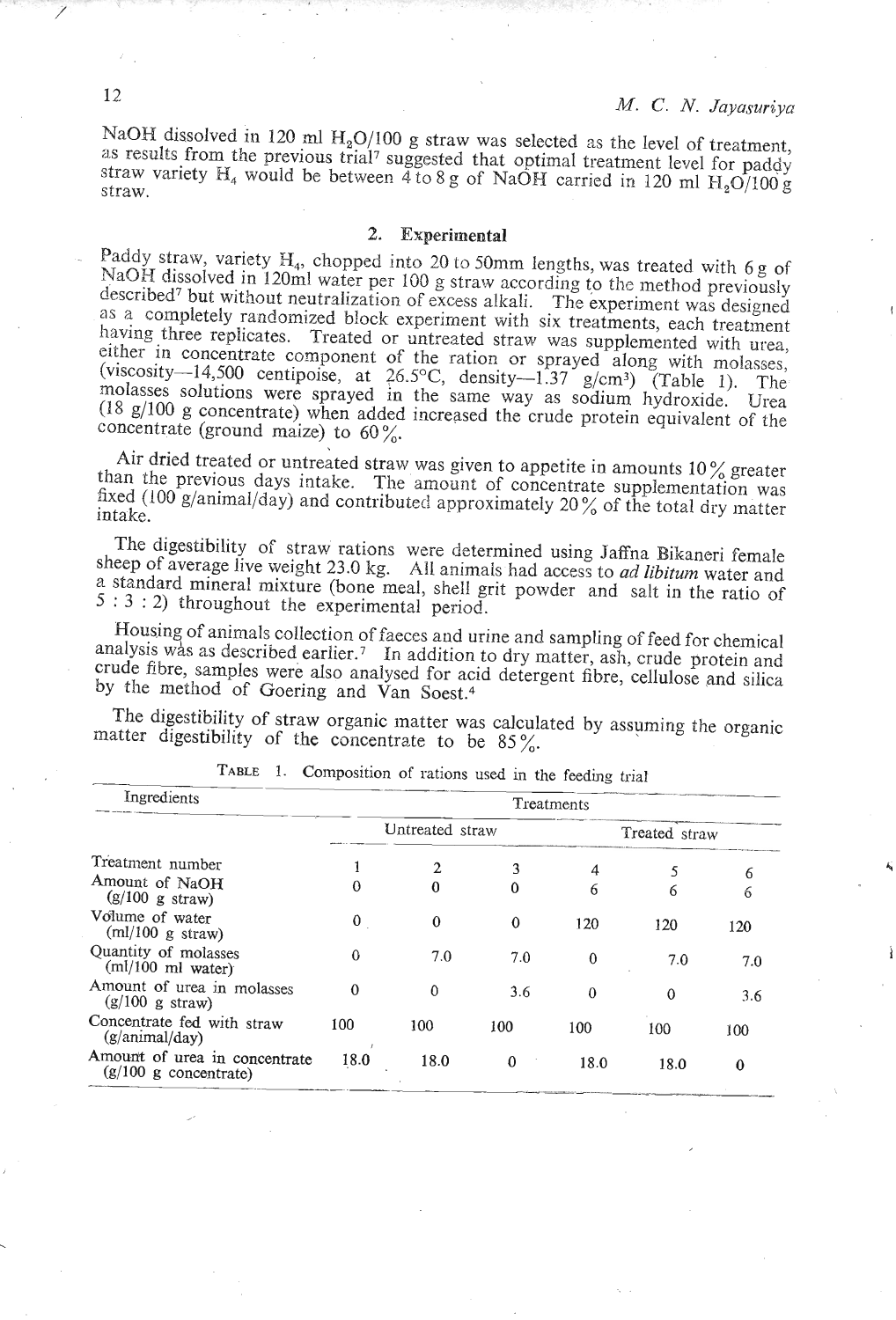| ֧֧֧֧֧֧֦֧ׅ֧֧ׅ֧ׅ֧֧ׅ֧֦֧ׅ֧֪֧֧֦֧֚֚֚֚֚֚֚֚֚֚֚֚֚֚֚֚֚֚֚֚֚֚֚֝֝֝֓֝֬֝֓֜֝֬֜֜֝֬֜֜֝֬֝<br>l |
|-----------------------------------------------------------------------------|
| ֠<br>i                                                                      |
| $\vdots$                                                                    |
| $\ddot{\phantom{a}}$                                                        |
| )<br>}                                                                      |
| $\ddot{\phantom{a}}$                                                        |
|                                                                             |
| ĺ                                                                           |
| i<br>l                                                                      |
|                                                                             |
| <br>.<br>-<br>-                                                             |
| ţ<br>.<br>.<br>.                                                            |
| ׇ֖֖֚֚֚֡֬֝֬<br>i                                                             |
| i<br>i                                                                      |
| å                                                                           |
| j<br>i<br>$\overline{a}$<br>į<br>É                                          |

|                            |       |                 |       | Treatments           |               |         |                          |
|----------------------------|-------|-----------------|-------|----------------------|---------------|---------|--------------------------|
|                            |       | Untreated straw |       |                      | Treated straw |         | Concentrate              |
| Treatment number           |       | $\mathbf{\sim}$ | S     |                      |               | $\circ$ |                          |
| Dry matter (g/100 g straw) | 95.1  | 94.6            | 94.8  | 94.8                 | 94.6          | 93.9    | 91.2                     |
| Energy value (MJ/kg DM)    | 15.03 | 19.08           | 17.61 | 15.15                | 15.83         | 17.53   |                          |
|                            |       |                 |       | (g/100 g dry matter) |               |         |                          |
| Ash                        | 15.4  | 14.3            | 14.7  | 16.6                 | 16.3          | 16.4    | 1.48                     |
| Crude protein              | 3.4   | 3.6             | 6.9   | 3.8                  | 3.5           | 6.8     | 9.7                      |
| Crude fibre                | 30.4  | 30.3            | 29.3  | 30.5                 | 32.8          | 31.7    | 2.2                      |
| Acid detergent fibre       | 60.8  | 53.6            | 54.3  | 51.4                 | 51.4          | 50.2    | $\overline{\phantom{a}}$ |
| Cellulose                  | 40.3  | 37.9            | 36.1  | 36.5                 | 36.4          | 35.9    | $\overline{\phantom{a}}$ |
| Silica                     | 12.9  | 12.4            | 127   | 12.4                 | $10.8$        | 12.6    | I                        |
|                            |       |                 |       |                      |               |         |                          |

Alkali Treatment of Paddy Straw

 $13$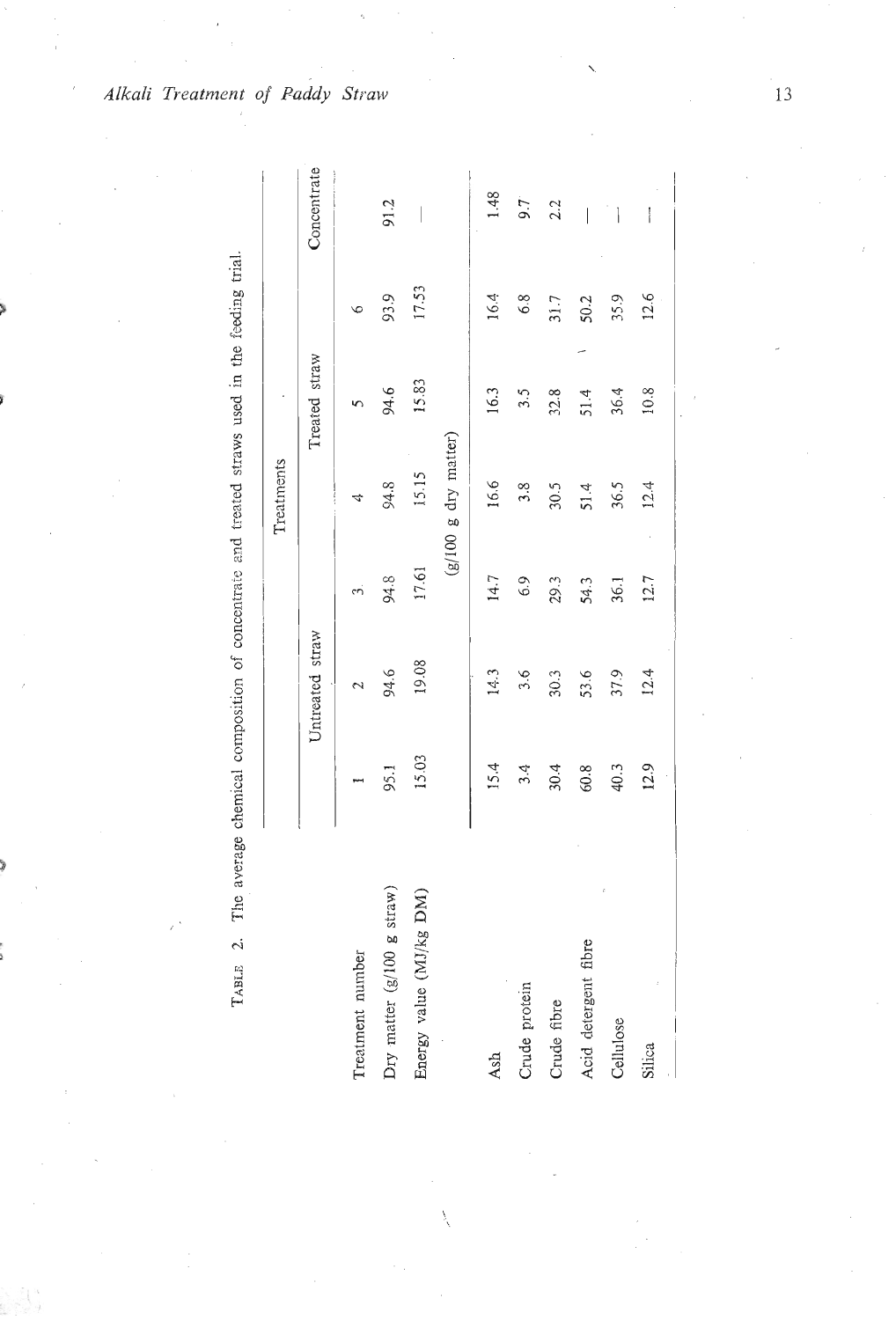#### **3. Results**

The composition of straw rations and concentrate are shown in Tables 1 and 2. The consumption of treated straw had no adverse effect on the health of animals.

Alkali treatment of straw significantly  $(P < 0.001)$  increased both dry matter and organic matter digestibility. Addition of molasses appeared to increase the digestion coefficient of untreated straw (though not significantly) but depressed the digestion coefficient of treated material. Combining molasses with urea did not result in any additional increase in digestibility than molasses alone.

The maximum intake of straw was attained in about 10 days and remained fairly constant thereafter. Though alkali treatment by itself did not significantly increase the intake of straw dry matter, supplementing alkali treated straw with molasses increased dry matter intake by  $34\%$  compared to untreated material. An increase in dry matter intake was also observed with untreated material when molasses was added to it, but this increase was proportionately lower than the increase in intake observed with treated material (Table **3).** 

The consumption of treated straw did not intluence the voluntary intake of water and the output of urine.

#### **4. Discussion**

The derived digestibility of untreated straw organic matter in the present experiment was higher than the value reported earlier<sup>7</sup> for the same variety of straw. This could be presumably due to the fact that the straws came from different harvests. -

Although alkali treatment significantly **(P** < 0.001) increased the organic matter digestability of straw, the response to treatment was lower than the values reported earlier (17 vs 19 to 28 percentage digestibility units) for paddy straw variety **H,** treated under similar conditions.7 This could be due to the higher initial digestibility of the straw. As suggested by Mwakatundu<sup>9</sup> and Jayasuriya, $6$  response to alkali treatment could be inversely related to the digestibility of the untreated straw. Similar observations were also made by Jayasuriya and Owena for barley straw treated with a dilute solution of sodium hydroxide by a method similar to that of Beckmann.1

The depression in digestibility of molasses supplemented treated straw diets could have been due to the higher intake recorded in these treatments. It is also possible that the presence of a readily available source of energy was detrimental to rumen microorganisms leading to the depression in digestibility. The combination of molasses with urea did not result in an increase in digestibility than urea alone (Table **3),** presumably because of lack of any additive effect of these two nutrient^.^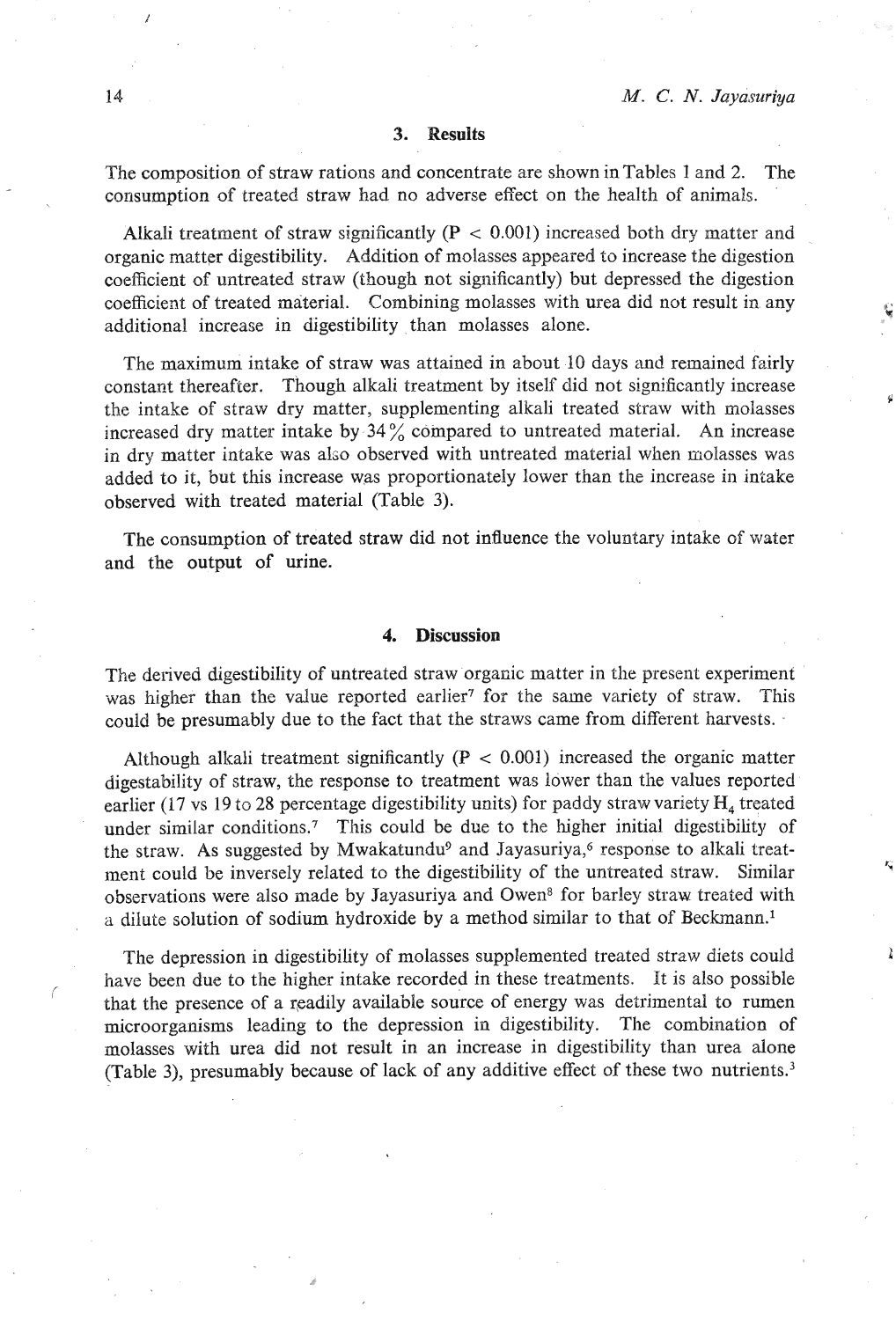| į                  |
|--------------------|
|                    |
|                    |
|                    |
| and                |
| $\frac{1}{2}$<br>l |
| ;                  |
|                    |

|                                                                                            |       |                        |                      | <b>Treatment Number</b> |                   |       |         | S.E. of                         |  |
|--------------------------------------------------------------------------------------------|-------|------------------------|----------------------|-------------------------|-------------------|-------|---------|---------------------------------|--|
|                                                                                            |       | Untreated straw        |                      |                         | Treated straw     |       |         | difference<br>between<br>means. |  |
|                                                                                            |       | $\mathbf{\mathcal{L}}$ | $\mathbf{\tilde{z}}$ |                         |                   | ی     |         |                                 |  |
| Crude protein in ration<br>(g/100 g dry matter)                                            | 13.0  | 13.59                  | 7.31                 | 13.62                   | 12.17             | 7.20  |         | $\mathbf{I}$                    |  |
| content of ration (MJ/kg DM)<br>Estimated metabolizable energy                             | 8.31  | 7.95                   | 7.78                 | 9.30                    | $\overline{8.65}$ | 8.62  |         |                                 |  |
| Digestibility of dietary constituents $(°0)$<br>Dry matter (DMD)                           | 52.9  | 54.0                   | 52.1                 | 65.8                    | 61.2              | 61.1  | $^{+}$  | 511                             |  |
| Organic matter (OMD)                                                                       | 56.6  | 58.9                   | 57.9                 | 70.4                    | 65.5              | 65.3  | $^{+}$  | 1.77                            |  |
| Digestible organic matter in dry<br>matter (DOMD)                                          | 53.3  | 51.7                   | 50.6                 | 60.4                    | 56.2              | 56.0  |         | $\begin{array}{c} \end{array}$  |  |
| Derived digestibility of straw<br>organic matter                                           | 49.9  | 53.2                   | 52.4                 | 67.0                    | 61.9              | 61.5  | $+1$    | 2.33                            |  |
| (g dry matter/animal/day)<br>Ad libitum intake of straw<br>(excluding added ash)<br>Intake | 425.4 | 481.9                  | 533.5                | 489.8                   | 570.2             | 565.5 | $^{+}$  | 47.6                            |  |
| (g dry matter/kg Wo.75 / day)                                                              | 40.3  | 45.7                   | 50.6                 | 46.5                    | 54.1              | 53.7  | $+1$    | 4.5                             |  |
| (g dry matter/kg Wo.75/day)<br>Intake of concentrate                                       | 8.6   | 8.6                    | $\frac{6}{8}$        | 8.6                     | $\frac{8}{6}$     | 8.6   |         | l                               |  |
| Intake of water (voluntary<br>$intake -1/day)$                                             | 2.370 | 1.543                  | 1.307                | 2.500                   | 2.357             | 2.833 | $^{+1}$ | 0.866                           |  |
| Urine (1/day)<br>Output                                                                    | 1.133 | 0.717                  | 0.450                | 1.440                   | 1.180             | 1.603 | $+1$    | 0.539                           |  |

Alkali Treatment of Paddy Straw

 $15$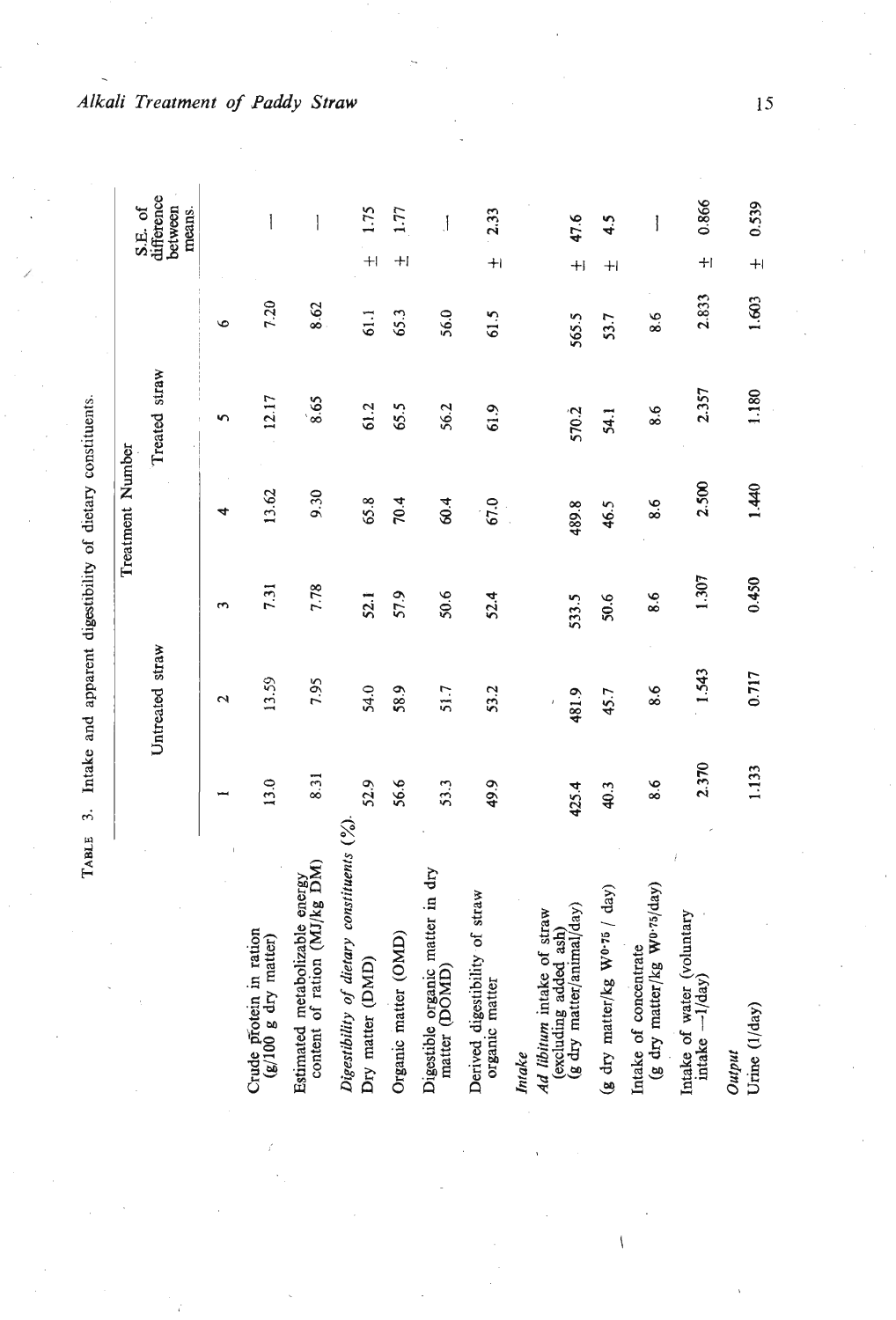In contrast to the findings reported earlier<sup>7</sup> alkali treatment in the present experiment did not bring about a significant improvement in dry matter intake. It is possible that the higher level of sodium hydroxide used (6 gin the present experiment compared to 4 g/100 g straw in the former) influenced dry matter intake. It has already been suggested,<sup>10</sup> that high levels of sodium hydroxide in treated straw may increase the osmotic pressure in the rumen liquor leading to an inhibition in microbial activity. This in turn could reduce the rate of passage of digesta and influence voluntary intake. As suggested by Rexen and Thomson,<sup>12</sup> the most appropriate sodium hydroxide dosage would therefore be around 4 g/100 g straw.

The factory-scale manufacture of treated straw pellets would often necessitate the use of molasses,<sup>5</sup> to function as a binding agent as well as to mask the unpleasant flavour of urea that may have to be added to the treated material at the time of processing in order to raise the crude protein equivalent of the finished product. In this context, it is important to note the increase in voluntary intake due to the addition of molasses to alkali treated straw, despite a lowering in digestibility. **A**  greater intake even with a lower digestibility would often mean a higher energy balance when the material fed is in ground and pelleted form.<sup>13</sup>

The estimated metabolizable energy (ME) content of about 8.86 MJ/kg DM {Table **3)** suggests that the treated straw diets in the prescnt experiment could be comparable in feeding value to a grass hay of moderate to high- digestibility. A material of such feeding value when given to appetite would be able to satisfy both maintenance and production energy requirements of a 400 kg cow producing 10 kg milk/day. Thus, treated straw appears to have considerable application as a replacement for good quality fodder in most dairy cattle rations.

### Acknowledgements

The author gratefully acknowledges the financial assistance given by the National Science Council of Sri Lanka.

Sincerc thanks are also due to Miss S. Singanayagam for technical assistance, Mr. Howard Ross-Parker for statistical advice and Miss A. Singanayagam for typing this manuscript.

#### **References**

- **1. BECKMAMN, E. (1921).** *Conversion of grain, straw* **and** *lupins into feed of high nirtrient vdue Festsch v. Kaiser Wilhelm Ges. Forderung. Wiss Zchnjahr(yeiz Jubilrarim* **pp. 18-26.**
- 2. CARMONA, J. F. & GREENHALGH, J. F. D. (1972). The digestibility and acceptability to RINOINA, J. P. & SKEENHALSH, J. P. *S. Reserves the Figure of Chopped With alkali.* J. Agric. Sci.1 *Camb.*, **78, 487**<br>heep of chopped or milled barley straw soaked or sprayed with alkali. J. Agric. Sci.1 *Camb.*,
- 78, 477-488.<br>
3. DONEFER, E., ADELEYE, I. O. A. & JONES, T. A. O. C. (1969). Effect of urea supplementation<br>
on the nuitrive value of NaOH treated straw. In Gould, R. F. Ed. Cellulases and their<br>
applications 4m Chem Soc.